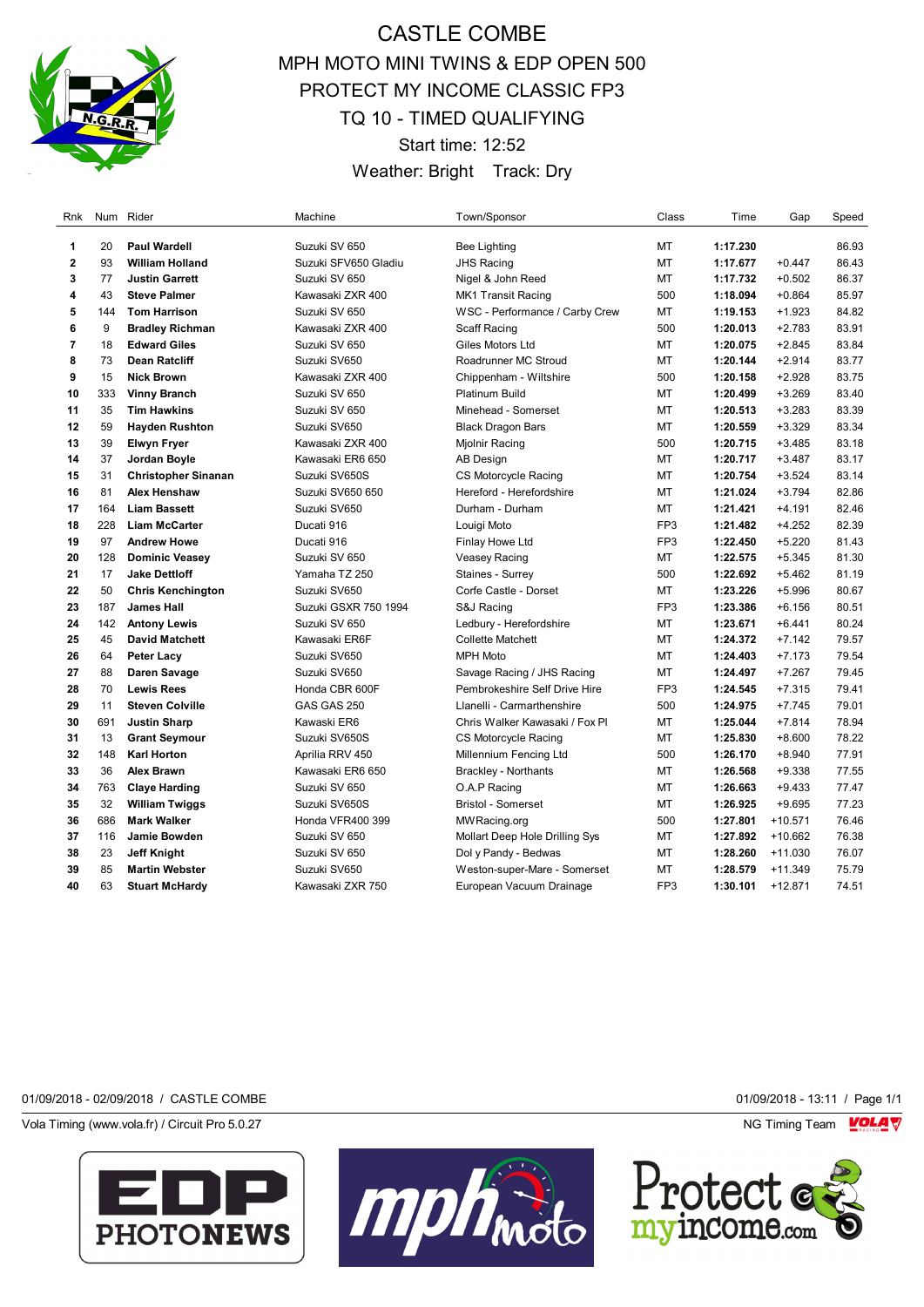

## CASTLE COMBE MPH MOTO MINI TWINS & EDP OPEN 500 PROTECT MY INCOME CLASSIC FP3 TQ 10 - TIMED QUALIFYING LAP TIMES

|                | <b>Bradley Richman</b> |   | Daren Savage |
|----------------|------------------------|---|--------------|
|                | <b>START</b>           |   | <b>START</b> |
| 1              |                        | 1 |              |
| $\overline{2}$ | 1:22.302               | 2 | 1:27.330     |
| 3              | 1:20.908               | 3 | 1:26.179     |
| 4              | 1:20.550               | 4 | 1:25.036     |
| 5              | 1:20.431               | 5 | 1:28.470     |
| 6              | 1:20.608               | 6 | 1:24.497     |
| 7              | 1:20.013               | 7 | 1:24.506     |
| 8              | 1:21.157               |   |              |

| <b>Chris Kenchington</b> |          |  |
|--------------------------|----------|--|
| <b>START</b>             |          |  |
| 1                        |          |  |
| 2                        | 1:25.170 |  |
| 3                        | 1:25.223 |  |
| 4                        | 1:23.546 |  |
| 5                        | 1.23 720 |  |
| 6                        | 1:23.226 |  |
|                          | 1.23.444 |  |

| <b>Christopher Sinanan</b> |          |  |  |
|----------------------------|----------|--|--|
| <b>START</b>               |          |  |  |
| 1                          |          |  |  |
| $\mathcal{P}$              | 1:22.767 |  |  |
| 3                          | 1.23 794 |  |  |
| 4                          | 1:21.849 |  |  |
| 5                          | 1:22.644 |  |  |
| 6                          | 1.22 464 |  |  |
|                            | 1:20.754 |  |  |

| <b>Claye Harding</b> |              |  |  |
|----------------------|--------------|--|--|
|                      | <b>START</b> |  |  |
| 1                    |              |  |  |
| 2                    | 1:28.795     |  |  |
| 3                    | 1:28.107     |  |  |
| 4                    | 1:26.940     |  |  |
| 5                    | 1.27 206     |  |  |
| 6                    | 1:27.572     |  |  |
|                      | 1:26.663     |  |  |

| Dave Hampton |  |
|--------------|--|
| <b>START</b> |  |
|              |  |

| David Matchett |              |  |  |
|----------------|--------------|--|--|
|                | <b>START</b> |  |  |
| 1              |              |  |  |
| 2              | 1:27.019     |  |  |
| 3              | 1:24.372     |  |  |
| 4              | 1.25 517     |  |  |
| 5              | 1:33.506     |  |  |
| 6              | 1:25.680     |  |  |
| 7              | 1.24 743     |  |  |
|                |              |  |  |

| Dean Ratcliff |              |  |
|---------------|--------------|--|
|               | <b>START</b> |  |
| 1             |              |  |
| 2             | 1:20.886     |  |
| 3             | 1:20.814     |  |
| 4             | 1:20.547     |  |
| 5             | 1:20.329     |  |
| 6             | 1:20.144     |  |
| 7             | 1:20.421     |  |
| ጸ             | 1.23 165     |  |
|               |              |  |

| <b>Dominic Veasey</b> |
|-----------------------|
| <b>START</b>          |
|                       |



| эp | Time |
|----|------|
|    |      |

| Alex Brawn   |          |  |  |
|--------------|----------|--|--|
| <b>START</b> |          |  |  |
| 1            |          |  |  |
| 2            | 1:27.796 |  |  |
| 3            | 1:26.974 |  |  |
| 4            | 1.27 067 |  |  |
| 5            | 1.27136  |  |  |
| 6            | 1:26.568 |  |  |
| 7            | 1.27 854 |  |  |

| <b>Alex Henshaw</b> |          |  |  |  |
|---------------------|----------|--|--|--|
| <b>START</b>        |          |  |  |  |
| 1                   |          |  |  |  |
| 2                   | 1:23.916 |  |  |  |
| 3                   | 1:22.538 |  |  |  |
| 4                   | 1.23097  |  |  |  |
| 5                   | 1.24 432 |  |  |  |
| 6                   | 1:22.158 |  |  |  |
| 7                   | 1:21.777 |  |  |  |
| 8                   | 1:21.024 |  |  |  |

|   | <b>Andrew Howe</b> |
|---|--------------------|
|   | <b>START</b>       |
| 1 |                    |
| 2 | 1:24.943           |
| 3 | 1.27 876           |
| 4 | 1:23.162           |
| 5 | 1:23.014           |
| 6 | 1:22.502           |
|   | 1:22.450           |

|   | <b>Antony Lewis</b> |
|---|---------------------|
|   | <b>START</b>        |
| 1 |                     |
| 2 | 1:26.635            |
| 3 | 1:26.328            |
| 4 | 1.27 674            |
| 5 | 1.28 239            |
| 6 | 1:23.671            |
|   | 1:25.503            |

01/09/2018 - 02/09/2018 / CASTLE COMBE 01/09/2018 - 13:12 / Page 1/3

Vola Timing (www.vola.fr) / Circuit Pro 5.0.27 **NG Timing Team MOLA View Area** NG Timing Team MOLA View Area NG Timing Team MOLA View Area NG Timing Team MOLA View Area NG Timing Team MOLA View Area NG Timing Team MOLA Vie



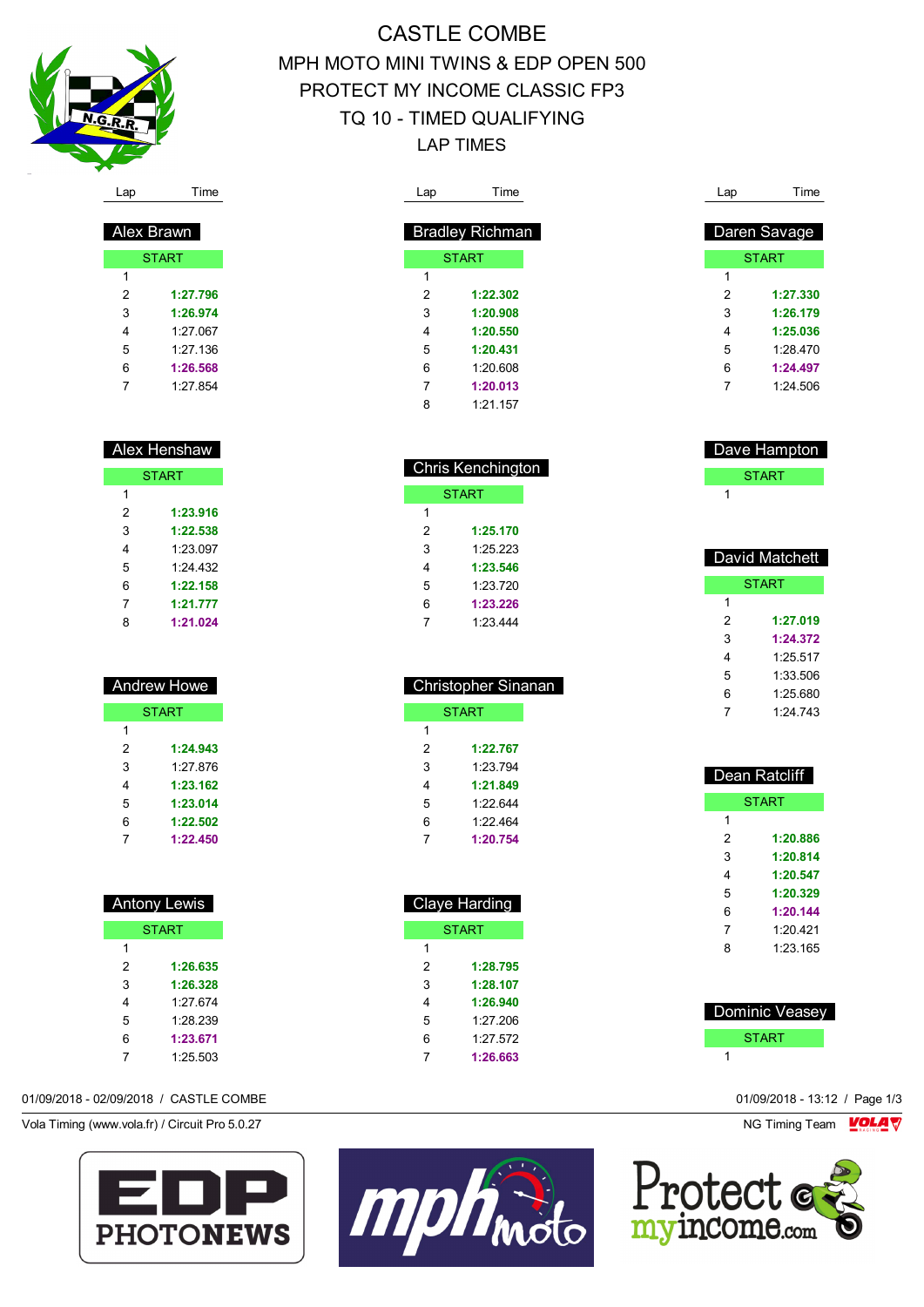CASTLE COMBE MPH MOTO MINI TWINS & EDP OPEN 500 PROTECT MY INCOME CLASSIC FP3 TQ 10 - TIMED QUALIFYING LAP TIMES

| Lap | Time       |
|-----|------------|
|     |            |
| 2   | 1:23.084   |
| 3   | 1:22.575   |
| 4   | 1.24 628   |
| 5   | 1:23.870   |
| 6   | 1.22708    |
| 7   | 1.24220    |
| 8   | $1.24$ 148 |
|     |            |

| <b>Edward Giles</b> |              |  |
|---------------------|--------------|--|
|                     | <b>START</b> |  |
| 1                   |              |  |
| 2                   | 1:20.224     |  |
| 3                   | 1:20.810     |  |
| 4                   | 1:20.653     |  |
| 5                   | 1.20442      |  |
| 6                   | 1:20.075     |  |
|                     | 1:20.169     |  |

| Elwyn Fryer  |          |  |  |
|--------------|----------|--|--|
| <b>START</b> |          |  |  |
|              |          |  |  |
| 1            |          |  |  |
| 2            | 1:23.584 |  |  |
| 3            | 1:23.057 |  |  |
| 4            | 1:21.192 |  |  |
| 5            | 1:20.888 |  |  |
| 6            | 1.21 158 |  |  |
| 7            | 1:20.715 |  |  |
| ጸ            | 1.21.336 |  |  |

|   | <b>Grant Seymour</b> |
|---|----------------------|
|   | <b>START</b>         |
| 1 |                      |
| 2 | 1:28.677             |
| 3 | 1:37 216             |
| 4 | 1:25.830             |
| 5 | 4:43 777             |

| <b>Hayden Rushton</b> |          |  |  |
|-----------------------|----------|--|--|
| <b>START</b>          |          |  |  |
| 1                     |          |  |  |
| 2                     | 1:21.343 |  |  |
| 3                     | 1.23.245 |  |  |
| 4                     | 1.21 614 |  |  |
| 5                     | 1:21.108 |  |  |
| 6                     | 1:20.969 |  |  |
| 7                     | 1:20.559 |  |  |
| ጸ                     | 1.24 072 |  |  |
|                       |          |  |  |

| Lap | Time          |
|-----|---------------|
|     |               |
|     | Jake Dettloff |
|     | <b>START</b>  |
| 1   |               |
| 2   | 1:24.939      |
| 3   | 1:23.957      |
| 4   | 1:23.521      |
| 5   | 1:23.062      |
| հ   | 1:22.692      |
|     | 1.23.618      |

| James Hall |              |
|------------|--------------|
|            | <b>START</b> |
| 1          |              |
| 2          | 1:25.519     |
| 3          | 1:24.523     |
| 4          | 1.26.283     |
| 5          | 1:23.885     |
| 6          | 1:23.386     |
|            | 1.23.740     |

| Jamie Bowden |              |  |
|--------------|--------------|--|
|              | <b>START</b> |  |
| 1            |              |  |
| 2            | 1:30.569     |  |
| 3            | 1:28.967     |  |
| 4            | 1:28.193     |  |
| 5            | 1.29.190     |  |
| 6            | 1:27.892     |  |
|              | 1:28.383     |  |

|   | <b>Jeff Knight</b> |
|---|--------------------|
|   | START              |
| 1 |                    |
| 2 | 1:30.869           |
| 3 | 1:29.758           |
| 4 | 1:29.759           |
| - | 1.0000             |

| 5 | 1:30.237 |  |
|---|----------|--|
| 6 | 1:28.260 |  |
| 7 | 1:30.283 |  |
|   |          |  |

| Jordan Boyle |              |
|--------------|--------------|
|              | <b>START</b> |
| 1            |              |
| 2            | 1:21.348     |
| 3            | 1:21.148     |
| 4            | 1.21179      |
| 5            | 1:20.717     |
| 6            | 1.20.757     |
| 7            | 1.22105      |
|              |              |

| Lap | Time     |
|-----|----------|
| 8   | 1:23.338 |

| <b>Justin Garrett</b> |          |
|-----------------------|----------|
|                       | START    |
| 1                     |          |
| 2                     | 1:19.120 |
| 3                     | 1:17.862 |
| 4                     | 1:17.732 |
| 5                     | 3:54.710 |
| հ                     | 1:18.997 |

| <b>Justin Sharp</b> |              |
|---------------------|--------------|
|                     | <b>START</b> |
| 1                   |              |
| 2                   | 1:29.174     |
| 3                   | 1:25.044     |
| 4                   | 1:26.001     |
| 5                   | 1.28 695     |
| 6                   | 1.28 121     |
|                     | 1.27 775     |

| Karl Horton |              |
|-------------|--------------|
|             | <b>START</b> |
| 1           |              |
| 2           | 1:27.656     |
| 3           | 1:26.733     |
| 4           | 1:26.684     |
| 5           | 1:26.700     |
| 6           | 1:26.399     |
| 7           | 1:26.170     |

| Lewis Rees |              |
|------------|--------------|
|            | <b>START</b> |
| 1          |              |
| 2          | 1:25.579     |
| 3          | 1:25.542     |
| 4          | 1:24.545     |
| 5          | 1.25.942     |
| 6          | 1.24 704     |
|            | 1:24 887     |

| <b>Liam Bassett</b> |              |
|---------------------|--------------|
|                     | <b>START</b> |
| 1                   |              |
| 2                   | 1:23,196     |
| 3                   | 1:22.281     |
| 4                   | 1:25.002     |
| 5                   | 1:31.976     |

01/09/2018 - 02/09/2018 / CASTLE COMBE